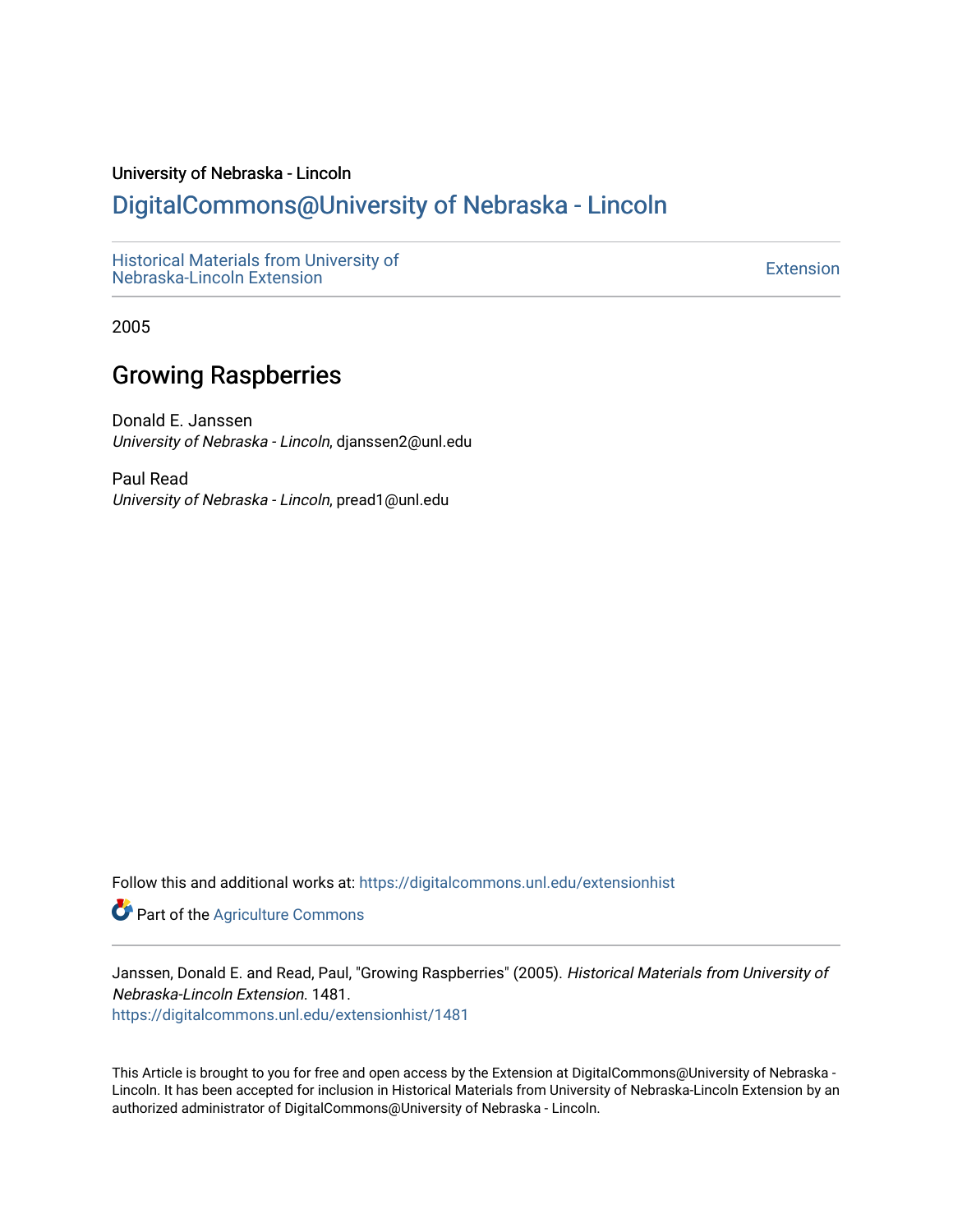# $\dot{ }$  111

Published by University of Nebraska–Lincoln Extension, Institute of Agriculture and Natural Resources

**G1580**

## **Growing Raspberries**

**Donald E. Janssen, Extension Educator – Horticulture and Paul E. Read, Extension Viticulture Specialist**

Raspberries, blackberries, boysenberries and other members of the genus *Rubus* are referred to as **brambles.** This NebGuide focuses only on raspberries and their culture.

Raspberries are an excellent small fruit to grow in the home garden. They have vigorous growth, are seldom injured by spring frost and produce high-quality fruit. The fruit is used for jams, jellies, pies and as a fresh fruit. Fresh raspberries are expensive in the marketplace and may be hard to find, making them an excellent small fruit to grow.

Raspberries can be divided into two types based on fruiting time and frequency. The summer bearing type produce fruit only once during the year in midsummer; whereas the everbearing or fall bearing types produce one light crop in summer and a heavier crop in the fall. Raspberries can further be divided according to color and growth habit.

Summer-bearing, red-fruited raspberries produce one large crop of fruit in the summer. They usually reproduce by root suckers, have an erect growth habit and therefore may produce a thick hedge after three or four years.

Black-fruited raspberries are not as productive because of their susceptibility to diseases, especially anthracnose. They usually do not produce root suckers and are propagated by tip or simple layering. Their canes are not very erect and require trellising.

Purple raspberries are hybrids of red and black raspberries and mature later in the summer than the red-fruited raspberries. They are vigorous, intermediate in growth habit between red and black raspberries, and usually require trellising. They are propagated by tip or simple layering.

Fall-bearing (sometimes called "everbearing"), redfruited raspberries produce both a fall crop and an early summer crop. The fall crop is the largest and produced on the upper portion of the first-year canes ("primocanes"), while the smaller summer crop is produced on the lower portion of the cane in its second year of growth. Fall-bearing raspberries are often managed for a fall crop only. They reproduce by root suckers and produce a hedge.

Yellow-fruited raspberries are not usually recommended, but newer cultivars for trial plantings are noted later in this NebGuide.

There are many cultivars ("varieties") of raspberries to choose from when planting, however, not all of them are adapted to Nebraska's climate. Below are cultivars to strongly consider.

#### **Summer Red**

Killarney — Considered to have excellent cold-hardiness, medium-size berries with an attractive bright red color and very pleasant raspberry aroma. It is an early season cultivar and a favorite for making pies.

Latham — Plants yield well and have fair winter hardiness and few spines. They are resistant to fungal diseases and virus. Fruit is medium-sized, round, firm and light red. Fruit ripens midseason and has an extended harvest period.

Titan — An early maturing, large-fruited, mild flavored cultivar with a high level of aphid resistance. May require trellising. Plants are susceptible to crown gall and root rot and should be grown on raised beds or light (sandy) soils.

#### **Black**

Cumberland — Considered by many to be the best flavored of the black raspberries. Canes are vigorous and productive. Fruit is a medium-large berry with excellent flavor and ripens in midsummer.

Bristol — Heavier producer than Cumberland, with larger, glossy, high-quality flavorful fruit. Susceptible to anthracnose but tolerant to powdery mildew.

Jewel — The berries are large, with glossy skin, firm, of superior quality and excellent flavor. The plant is vigorous, erect, consistently productive and somewhat resistant to anthracnose.

Mac Black — A late-season cultivar worthy of trial for extending the season, ripening after Jewel. Good berry size, excellent flavor and benefits from use of a trellis system.

#### **Purple**

Brandywine — Berries are reddish-purple, large, roundconical, firm, tart and of good quality — excellent for jams, jellies and pies. The canes are vigorous, fairly erect, strong and form large hill-system plants.

Royalty — Large fruited berries that are as sweet as red raspberry fruit. Berries have a long picking season because they can be picked in full red to purple stage. Vigorous plants with multiple resistance to insects and the raspberry aphid, which carries the mosaic virus. Usually more productive and longer-lived than Brandywine.

#### **Fall-bearing Red**

Heritage — Fruit is brilliant red, large, firm and highquality. The berries are excellent for freezing and delicious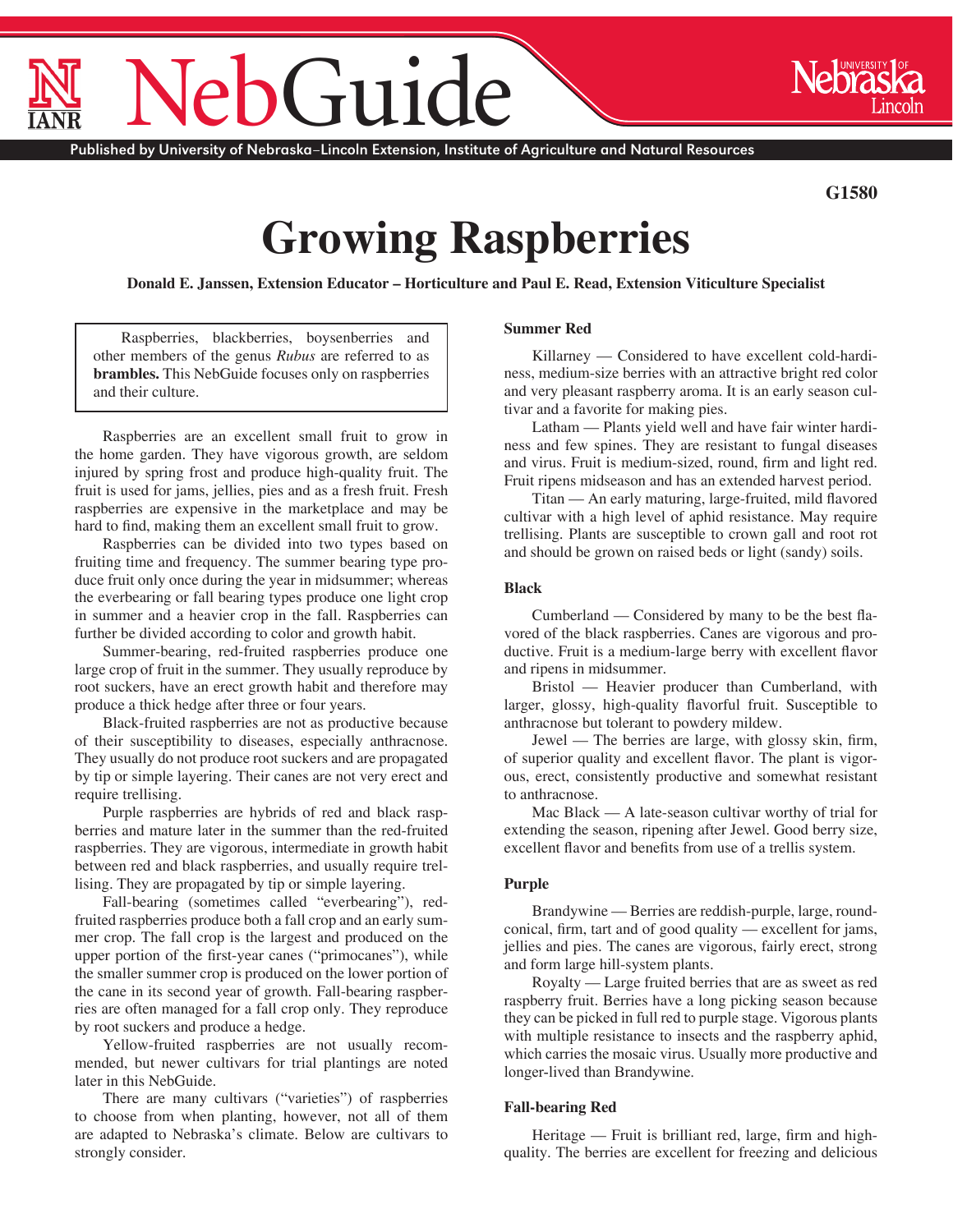for table use. Canes are vigorous, hardy, erect, sturdy and sucker prolifically.

Caroline — This vigorous cultivar begins to fruit earlier than Heritage, with greater tolerance to root rot. Berries have an intense rich raspberry flavor and are larger than Heritage. Caroline is very productive and possesses excellent disease resistance.

Autumn Bliss — Fruit is large, skin is slightly dark red with mild flavor good for processing. Fruit matures earlier than Heritage and is of higher quality. Plants are less vigorous than Heritage with fewer root suckers produced but show a tolerance to heat. Resistant to mosaic virus.

#### **Fall-bearing Yellow**

Anne — large-fruited cultivar that ripens in the same season as Heritage. The berries are a pale yellow color and are very sweet. Anne can be mowed for fall production but can be managed for both a summer and fall crop.

Fallgold — Considered to be hardy to -25°F, with vigorous canes that adapt well to a range of soil conditions. Berries are golden in color, conical and extremely sweet.

#### **Planting**

When selecting a planting site, choose an area as far away as possible from wild or existing plantings of brambles to reduce the potential for disease problems. To reduce the potential for verticillium wilt, avoid areas where tomatoes, potatoes or eggplants have recently been grown. Plant on a north-facing slope or hillside to reduce injury from spring frost.

**Prune black and purple raspberries when dormant**

Almost any soil type, except those that are poorly drained or excessively well-drained (e.g., droughty sands), is suitable. The desired soil pH range for brambles is 5.8-6.5. Fall tilling is recommended to avoid having to work the soil under wet conditions in the spring.

Lay out the row area and kill any weeds or grasses within that area. This should be done well in advance of planting so any weed regrowth can be killed.

Raspberries can be planted any time they are dormant. They are best planted in the early spring as soon as the soil can be worked.

Either root cuttings or root suckers can be planted. Set red raspberry plants about 2-3 inches deeper than they were in the nursery row. Other brambles should be planted about an inch deeper. A dark gray line on the upper root or lower stem area indicates the nursery planting depth.

The roots should be spread out in the planting hole, then the soil firmed over them. Once planting is done, firm the soil around the plant and water thoroughly.

After planting, cut red raspberry canes back to about 8-12 inches. On black and purple raspberries, "handles" (the original stems) should be cut off at ground level and removed from the planting site as a sanitary measure to control diseases.

Plant spacing depends on the type of raspberry. Red raspberries are planted about 2 feet apart in the row. The rows are generally planted 6 to 8 feet apart. Black and purple raspberries generally need more space than reds and are set about 3 feet apart in the row, in rows 8 to10 feet apart. If they are planted in hills, the spacing can be 6 feet by 6 feet. Erect

Before Pruning





**Support System**

**Support System** Typical trellises used with raspberries



Crossarm System

**Support System**



After Pruning Two-Wire System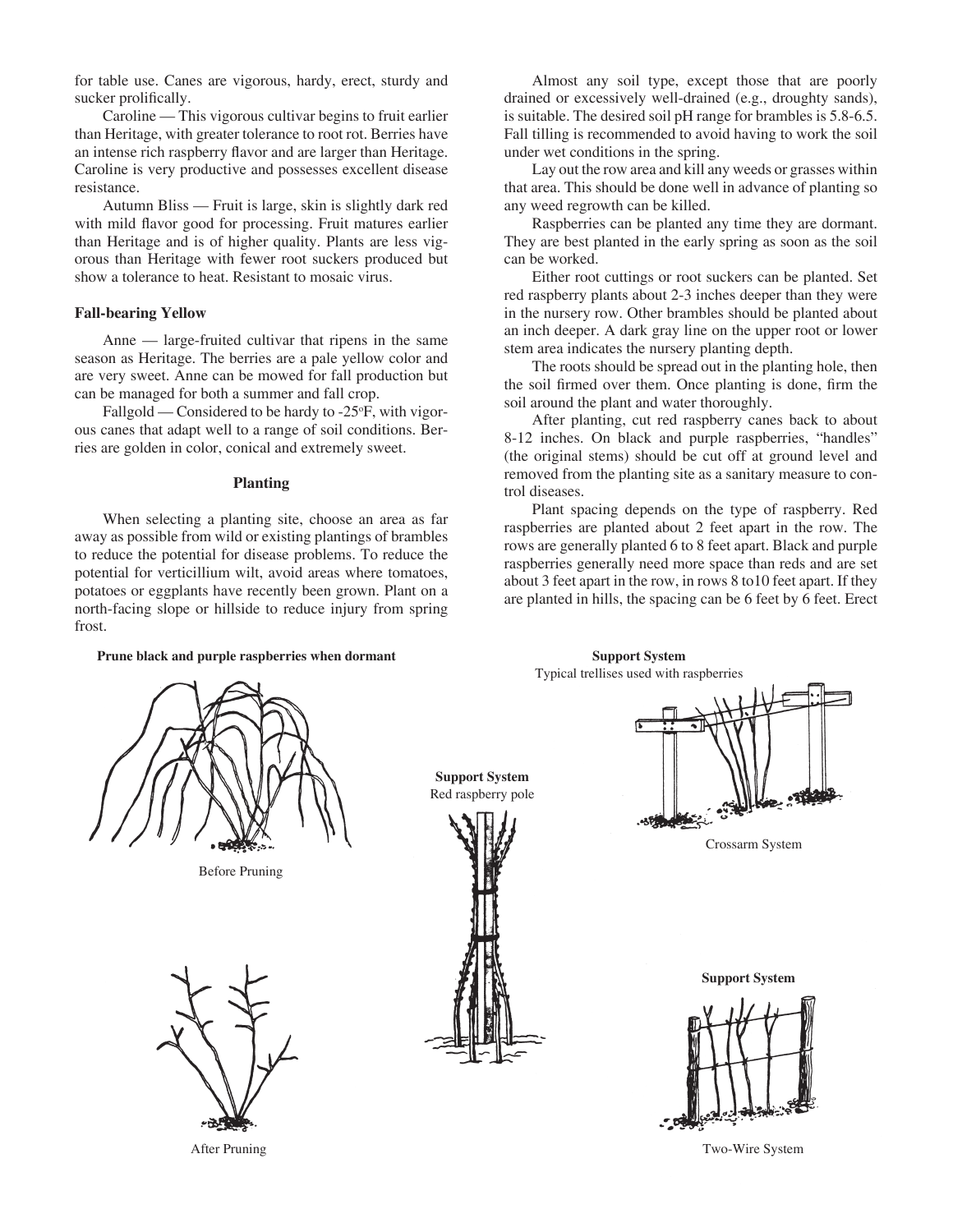

blackberries can be spaced the same as black and purple raspberries, whether planted in rows or hills.

Fertilizer can be applied around each plant about two to three weeks after planting if the soil was not fertilized earlier. Apply 1 ounce (1 tablespoon) of 12-12- 12 or 13-13-13 or similar analysis fertilizer around each plant. In the second and following years, the plants can be fertilized before growth begins with one of the above fertilizers at the rate of three-fourths to 1 pound per 100 square feet broadcast along the hedgerow, or about onefourth cup around each plant in the hill system.

Raspberries should be hoed or cultivated during the early part of the first summer while young roots are developing. In the late summer, after plants are established, they may be mulched. Mulching helps to control weeds, conserve soil moisture, reduce soil temperatures in summer, prevent winter injury to the crowns, and promote a fibrous root system.

Raspberries require 1 to 1 and one-half inches of water per week. Fall-fruiting cultivars need adequate moisture throughout the summer to help them form primocanes and fruit. Low winter soil moisture is a major cause of damage and plant loss, so irrigate thoroughly before the soil freezes in late fall. Apply enough water to wet the soil to a depth of about 10 inches, soaking the ground.

Irrigate raspberries with overhead sprinkler irrigation or with drip or trickle irrigation. Drip or trickle systems apply water more evenly and directly to the root system. Added benefits include fewer disease problems because foliage remains dry and fewer weed problems because between-row areas are not watered.

#### **Pruning and Training**

Canes of raspberries are biennial in nature; the crowns are perennial. New shoots (primocanes) grow from buds at the crown each year. Late in the summer, the new canes develop lateral branches with fruit buds on them. In the second growing season these canes are called floricanes. Early in the second season, fruit-bearing shoots grow from these canes. After fruiting, the old canes die and should be removed as soon as fruiting has been completed. New shoots (primocanes) arise and emerge from the crowns.

#### **Red or Yellow Raspberries (Summer Fruiting)**

#### *Pruning During the Growing Season*

Do not pinch back (reduce the height) the current season's growth. If the canes are too tall to support themselves, it is better to construct a trellis than to reduce the height. Remove floricanes